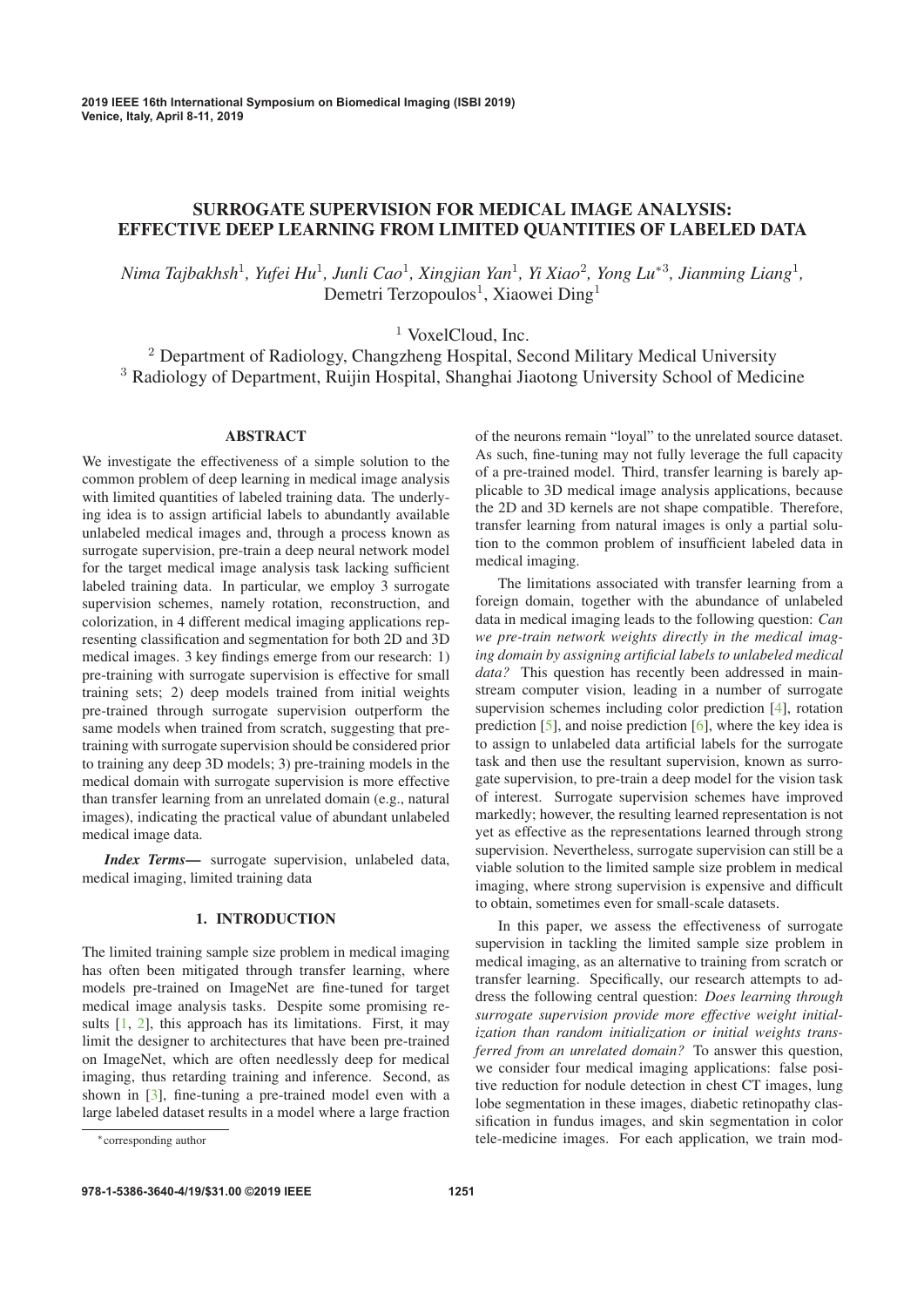els using various fractions of the training data with initial weights pre-trained using surrogate supervision, pre-trained weights transferred from ImageNet (where possible), and random weights. Our experiments on 3D datasets show that surrogate supervision leads to improved performance over training from scratch. Our experiments on 2D datasets further show a performance gain over both training from scratch and transfer learning when the medical image dataset differs markedly from natural images.

### 2. RELATIVE WORK

Self-supervised learning with surrogate supervision is a relatively new trend in computer vision, with promising schemes appearing only in recent years. Consequently, the literature on the effectiveness of surrogate supervision in medical imaging is meager. Jamaludin et al. [7] proposed longitudinal relationships between medical images as the surrogate task to pre-train model weights. To generate surrogate supervision, they assign a label of 1 if two longitudinal studies belong to the same patient and 0 otherwise. Alex et al. [8] used noise removal in small image patches as the surrogate task, wherein the surrogate supervision was created by mapping the patches with user-injected noise to the original clean image patches. Ross et al. [9] used image colorization as the surrogate task, wherein color colonoscopy images are converted to gray-scale and then recovered using a conditional Generative Adversarial Network (GAN).

In view of the limited exploration of surrogate supervision in the medical imaging literature, it remains important to investigate this approach further, hopefully to heighten the community's awareness of its potential in overcoming the limited labeled training data problem and train better-performing medical image analysis models.

### 3. SURROGATE SUPERVISION SURROG

We use rotation [5] as the surrogate supervision where possible. This is because of its simplicity and superior results over similar techniques such as learning by predicting noise [6] and learning by predicting color [4]. The underlying idea is for the model to learn high-level semantic features in order to estimate the degree by which an image has been rotated. For instance, to predict if a chest CT is flipped horizontally, the model may rely on heart orientation among other image cues, or the model may learn to distinguish between the apex and base of the lung to predict if the chest CT is flipped vertically. However, predicting the degree of rotation makes sense as a surrogate task only if the underlying images follow a consistent geometry and have landmarks adequate for the task of rotation prediction. For example, similar to chest CTs, fundus images show a consistent geometry with distinct anatomical landmarks, such as the optic disc and macula, whereas a small image cube extracted from a CT scan may lack distinct landmarks to enable a reliable prediction of 3D rotation. For such



Fig. 1. Surrogate supervision schemes and the targets tasks used in our study. In each cell, the left network belongs to the surrogate task trained with surrogate supervision and the right network belongs to the target task. The grey and yellow trapezoids indicate the untrained weights and pre-trained weights, respectively. See Section 4 for further details.

applications, we resort to other surrogate supervision schemes such as patch reconstruction using a Wasserstein GAN [10] and image colorization using a conditional GAN [4]. Figure 1 illustrates the surrogate supervision schemes used in our applications.

#### 4. APPLICATIONS

To investigate the effectiveness of surrogate supervision, we considered 4 medical imaging applications consisting of classification and segmentation for both 2D and 3D medical images. Specifically, we studied False Positive Reduction (FPR) for nodule detection in chest CTs as a representative for 3D pattern classification, severity classification of diabetic retinopathy in fundus images as a representative for 2D pattern classification, lung lobe segmentation in chest CTs as a representative for 3D image segmentation, and skin segmentation in color tele-medicine images as a representative for 2D image segmentation. Table 1 summarizes the dataset for each application along with the selected surrogate supervision and experimental setup. Our supplementary material [11] provides further details on each studied application.

Diabetic retinopathy (DR) classification requires assigning a severity level between 0 and 4 to each fundus image. For this, we have used inception-resnet v2 [15]. To pre-train this architecture, we used rotation as surrogate supervision by appending a fully connected layer with 3 neurons corresponding to  $0^\circ$ ,  $90^\circ$ , and  $270^\circ$  rotation followed by softmax with a cross entropy loss layer. Note that applying a 180◦ rotation on the retina image from the left eye results in an image with appearance similar to the unrotated retina image from the right eye. In view of this ambiguity, we did not use a 180◦ rota-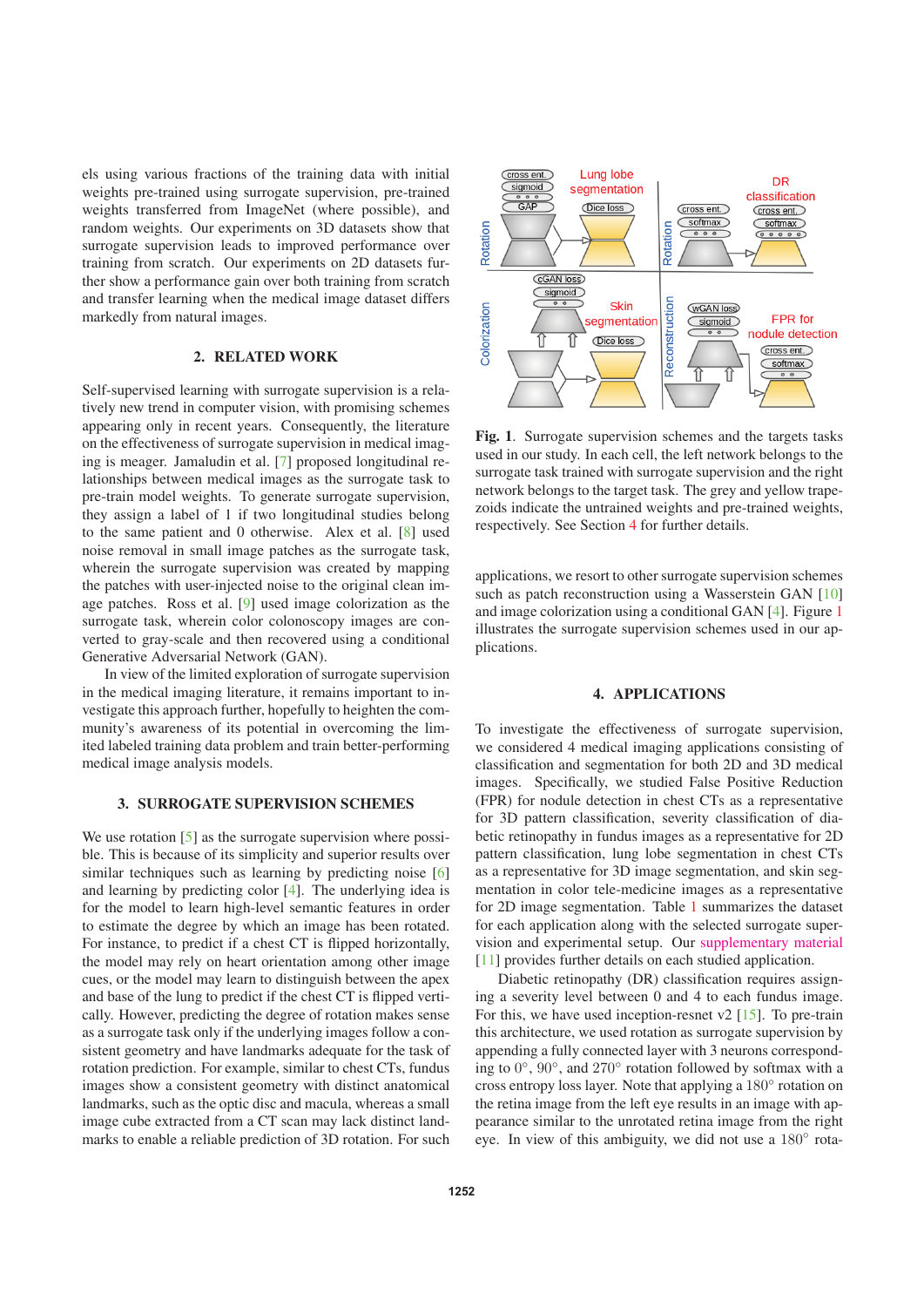| † denotes a fully labeled dataset; and thus, $D^u = Tr^l \cup V^l$ |                  |                                |                              | Data split                  |
|--------------------------------------------------------------------|------------------|--------------------------------|------------------------------|-----------------------------|
| Task                                                               | <b>Dataset</b>   | Architecture                   | <b>Surrogate supervision</b> | $Tr^{l} V^{l} Te^{l} D^{u}$ |
| FPR for nodule det.                                                | $LIDC-IDRI [12]$ | 8-layer 3D CNN [13]            | 3D patch reconstruction      | 733 95 190 828 cTs          |
| Lung lobe seg.                                                     | $LIDC-IDRI [12]$ | Progressive dense V-Net $[14]$ | Rotation                     | 250 20 85 933 CTs           |
| DR cls.                                                            | Kaggle           | Inception-resnet $v2$ [15]     | Rotation                     | 70K 3K 15K 73K +            |
| Skin seg.                                                          | Private          | resnet50-DeepLabV3+ $[16]$     | Colorization                 | 1,435 100 163 330K          |

**Table 1.** Summary of the tasks studied in this research.  $D^u$  denotes the unlabeled dataset, whereas  $Tr^l$ ,  $V^l$ ,  $Te^l$  denote the training validation, and test subsets respectively of the labeled dataset. See Section training, validation, and test subsets, respectively, of the labeled dataset. See Section 4 and supplementary material [11].

tion during training with surrogate supervision. Nevertheless, rotation is a reasonable surrogate for DR because fundus images have a consistent geometry; thus, our model can learn the relative locations of structures such as the macula, optic disc, and retinal network by learning to predict the rotation.

The FPR task for nodule detection requires labeling each nodule candidate as either nodule or non-nodule. We use a 3D faster RCNN model to generate nodule candidates and further use the 3D CNN architecture suggested in [13] for FPR. The FPR model consists of 8 convolution layers with a pooling layer followed by dropout layer placed after every 2 convolution layers. FPR is commonly done based on local 3D patches around candidates, but these patches are often structurally sparse with no clear landmark; hence, they are unsuitable for the task of rotation estimation. Instead, a GAN [10] is utilized for the surrogate supervision task, where 3D patches are reconstructed using a generator network and we use the real-or-fake signal predicted by the discriminator network as the surrogate label. For this purpose, we use a U-Net-like network [17] as the generator and employ the above 8-layer architecture as the discriminator. Model training is conducted in a progressive manner as suggested by [18] for generating higher quality 3D patches. Once converged, we use the discriminator as the pre-trained model for FPR. By learning to generate 3D patches, our model may learn about the continuity of vessels across slices as well as to distinguish nodules from vascular structures.

Lung lobe segmentation requires assigning every voxel in a chest CT to one of the 5 major lobes of the lung or background. For this, we use the progressive dense V-Net introduced in [14]. Since thorax geometry is consistent in chest CT scans (assuming images are re-oriented to a common axis code), it makes sense to use rotation as surrogate supervision. However, since 3D rotation is computationally expensive, we resort to flipping along the  $x$ ,  $y$ , and  $z$  axes. The model is pre-trained by appending a global average pooling layer and a fully connected layer with 3 neurons where each neuron is followed by a sigmoid cross entropy loss layer. Essentially, each of the 3 neurons is responsible for predicting flipping along a particular axis. By learning to predict how the chest CT is flipped, the model may learn the global geometry of the lung and heart, which is likely to aid the target task of lung lobe segmentation. For instance, the model can learn to distinguish between the apex and base of the lung while learning



Fig. 2. The experimental protocol used in this study.

to detect a flip along the z-axis, or it may learn the heart orientation while trying to detect a flip along the  $x$ -axis.

Body skin segmentation is a multi-class segmentation problem for tele-medicine images, where each pixel is labeled as background, uncertain, face, hand, foot, limb, trunk, scalp, or anogenital. The tele-medicine images are taken by cell phone cameras and, thus, the body parts can appear in arbitrary orientations in the captured images, which naturally rules out the possibility of using orientation as surrogate supervision. Instead, we use image colorization for pre-training, by which the model can learn about the color and texture of the skin in an unsupervised fashion, which in turn can aid the target skin segmentation task. For image colorization, we use a conditional GAN [19], where the generator is a U-Net architecture based on resnet50-DeepLabV3+ [16] and the discriminator is a simple CNN model with 3 convolution layers. Once trained, the generator of the conditional GAN serves as a pre-trained model for skin segmentation.

## 5. EXPERIMENT SETUP AND RESULTS

Figure 2 illustrates the experiment setup in its general form for the studied applications. Specifically, for the 2D applications, we trained the models from scratch using Xavier's initialization, from an ImageNet pre-trained model, and from a model pre-trained by surrogate supervision. By doing so, we can compare the impact of surrogate supervision (done directly in the target domain) against transfer learning from a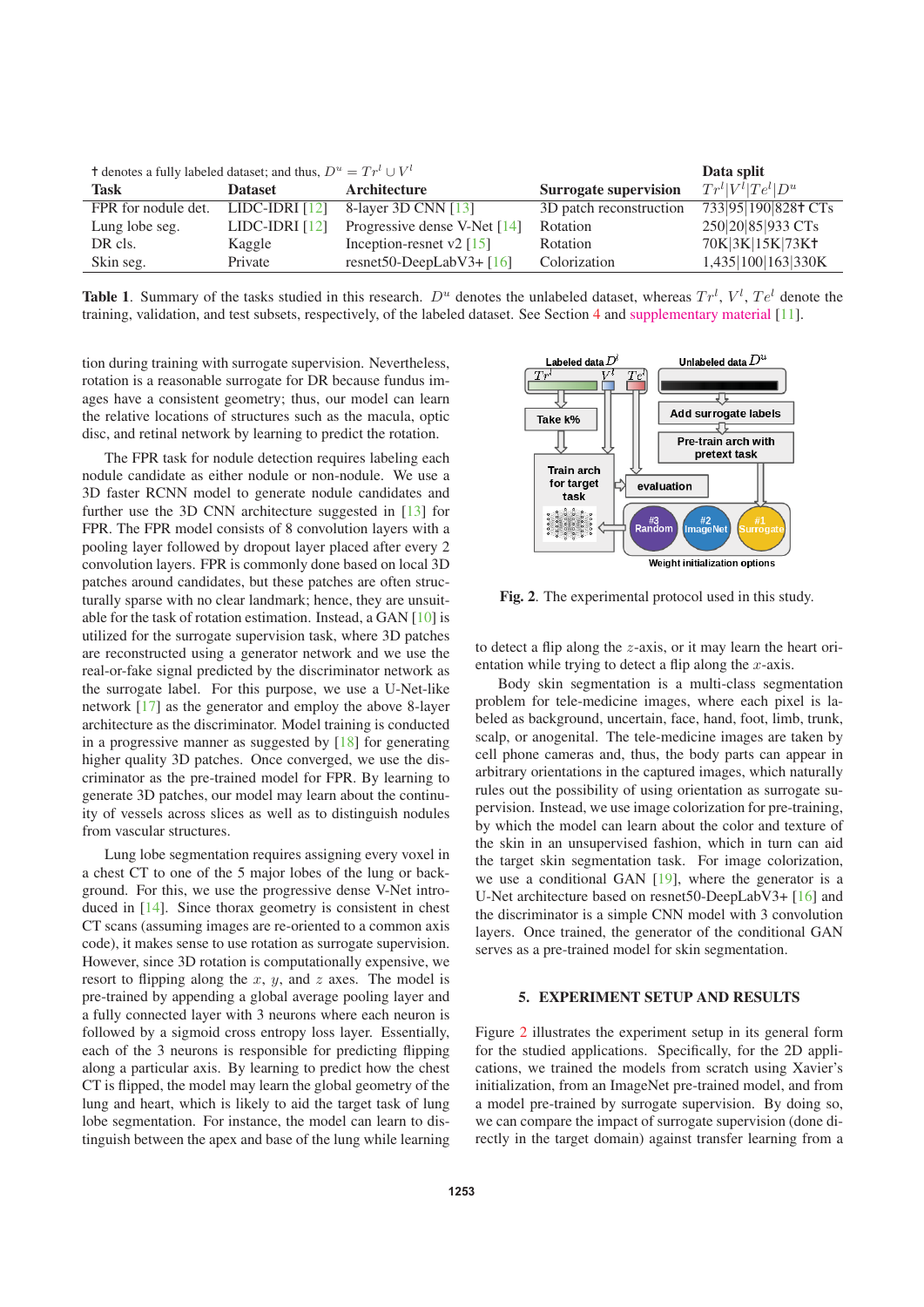distant domain and training from scratch. For the 3D applications, we trained the models from scratch using Xavier's initialization and from a model pre-trained by surrogate supervision. Note that transfer learning from natural images is not possible for 3D medical imagining applications. Also, to investigate the impact of surrogate supervision in the presence of limited labeled datasets, we have trained the models described above using  $k=10\%$ , 25%, 50%, and 100% of the available labeled training data (see Figure 2).

The data split can change from one application to another depending on whether the corresponding dataset is partially or fully labeled. If the entire dataset is labeled, we first divide it into 3 disjoint training, validation, and test subsets:  $Tr^{l}$ ,  $V^{l}$ , and  $Te^{l}$ . We then form the unlabeled dataset by merging  $Tr^{l}$ and  $V^l$ , followed by removing the labels of the target task,  $D^u = Tr^l \cup V^l$ . During training for the surrogate task, surrogate labels are assigned to unlabeled images. On the other hand, if the dataset is only partially labeled, we first divide the labeled part of the dataset into 3 disjoint training, validation, and test subsets. We then form the unlabeled dataset by merging the remaining unlabeled images, denoted X, with  $Tr<sup>l</sup>$  and  $V^l$ ; i.e.,  $D^u = X \cup Tr^l \cup V^l$ . As with the previous scenario, labels related to the target tasks are removed from the images placed in the unlabeled dataset. Table 1 specifies the size of each dataset split for each application under study.

Figure 3 shows the results for the 4 applications under study. For DR classification, we used the Kappa statistic to measure the agreement between model predictions and ground truth, the average dice score for lung lobe segmentation and skin segmentation, and the area under the FROC curve (up to 3 false positives) for nodule detection. We see that pre-training with surrogate supervision enables the training of better-performing models, particularly when limited labeled data (10% or 25%) are used for training. However, such improvement tends to diminish *in some applications* when the training set grows in size.

For 3D applications, pre-training with surrogate supervision shows marked improvement over training from scratch, particularly for lung lobe segmentation, which requires strong supervision and large quantities of labeled data. This is an important finding, because 3D architectures are commonly trained from scratch due to the scarcity of pre-trained 3D models, whereas they could have benefited from surrogate supervision. Our results suggest that pre-training 3D networks with surrogate supervision merits consideration as the first step towards solving 3D medical image analysis tasks.

Of the 2D applications under study, skin images are much closer to the domain of natural images than fundus images. This is because skin images show body parts often along with indoor and outdoor scenes in the background depending on camera-skin distance, whereas fundus images, which show only the retina, are quite distinct from natural images. The domain discrepancy between fundus images, skin images, and natural images is clearly reflected in our experimental results, inasmuch as pre-training with surrogate supervision is quite



Fig. 3. Performance evaluation for the applications under study. Except for skin segmentation (see text), pre-training with surrogate supervision (SS) is more effective than the ImageNet-trained model and random initialization.

effective for the DR classification, but inferior to ImageNet weights for skin segmentation. It is noteworthy that, for both applications, pre-training with surrogate supervision is superior to random initialization. Our experiments suggest that pre-training with surrogate supervision in the target domain can be more effective than transferring weights from an unrelated domain even though the transferred weights are trained using much stronger supervision.

### 6. CONCLUSION

We investigated the effectiveness of surrogate supervision in training deep models for medical image analysis. Furthermore, we studied the impact of surrogate supervision with respect to the size of the training set. Our experimental results showed that models trained from weights pre-trained using surrogate supervision consistently outperformed the same models when trained from scratch. This is a key finding because 3D models in medical imaging have commonly been trained from scratch whereas they could have benefited from surrogate supervision. Our results further demonstrated that pre-training models in the medical domain was more effective than transfer learning from an unrelated domain (natural images). This finding highlights the practical value of unlabeled data in the medical imaging domain. We also observed that surrogate supervision was effective for the small training sets, but its impact tended to diminish for some applications as the sizes of the training sets grew.